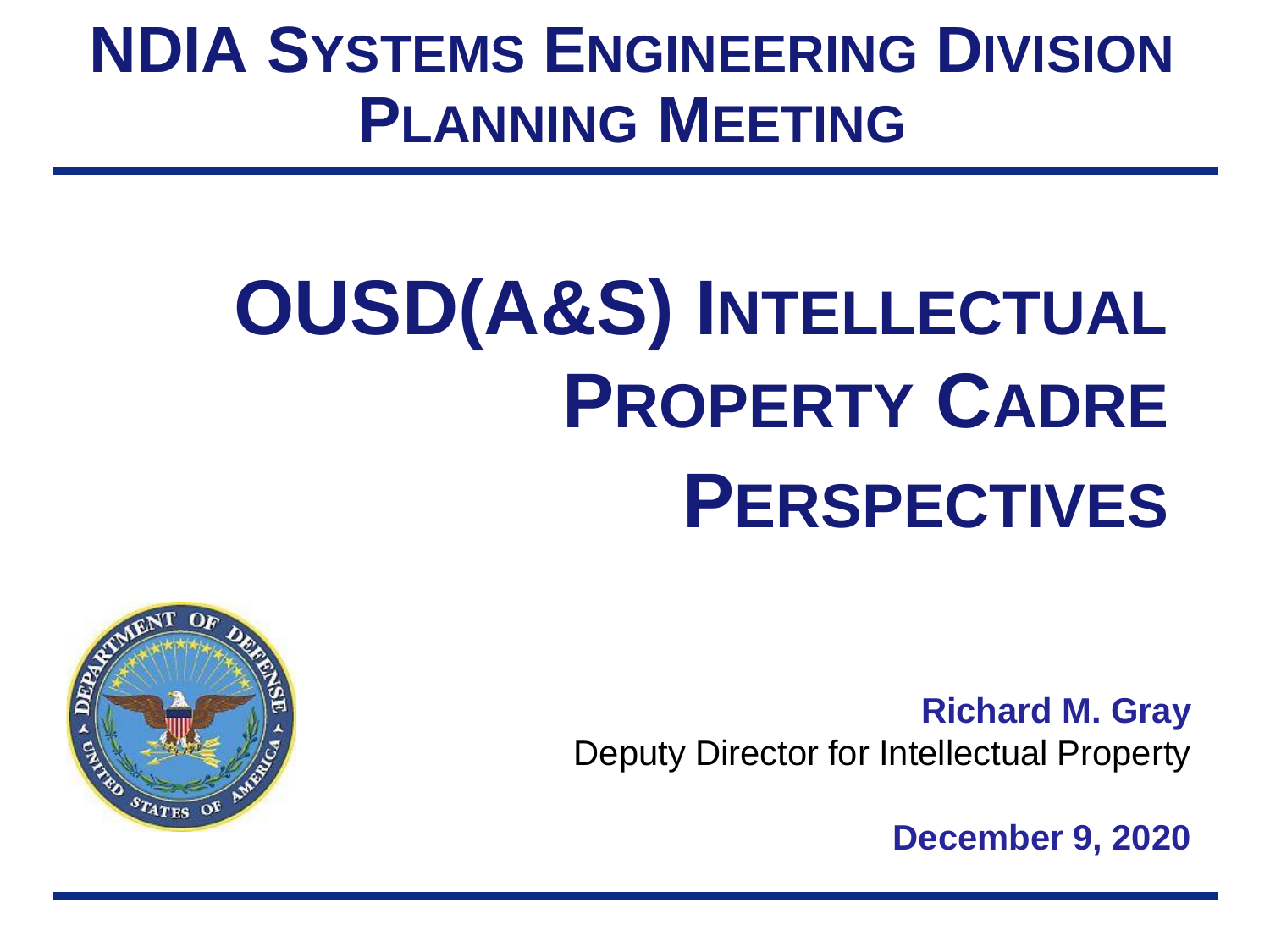

- ◼ **DoDI 5010.44 "IP Acquisition & Licensing"** → **implements 10 USC 2322 (FY18 NDAA)**
- ◼ **DoD-Wide IP Cadre Structure – supporting and supported elements throughout DoD** 
	- The OSD Intellectual Property Cadre Structure
		- OSD IP Cadre new small, dedicated office/function within the OUSD(A&S) / A / AE / AAM
		- Cross-Functional: Includes coordination with all of the other OSD Functional Subject Matter Experts (SMEs)
	- The Rest of the DoD Intellectual Property Cadre -- Military Depts, Defense Agencies, etc.
		- Designated POC/Liaison for "IP Cadre" coordination (e.g., AF Smart IP Cadre)
		- Program Offices functional SMEs as both customers and service providers
		- Functional SMEs  $\dots$  Wherever they may be  $\rightarrow$  Heads-up: IP Credential/Badge

#### **Mission & Operational Model**

- Policy & Guidance [and Law]: DoD-wide coordination & repository of knowledge
- ◼ Program Support: Service Provider "Hire an Expert" … for Free!
- Sustainment & Technical Data Management Execute Now! On the long-term life cycle support plan
- Workforce Training & Community of Practice across the entire Department
- **Outreach to mission partners industry, academia, Congress & other USG**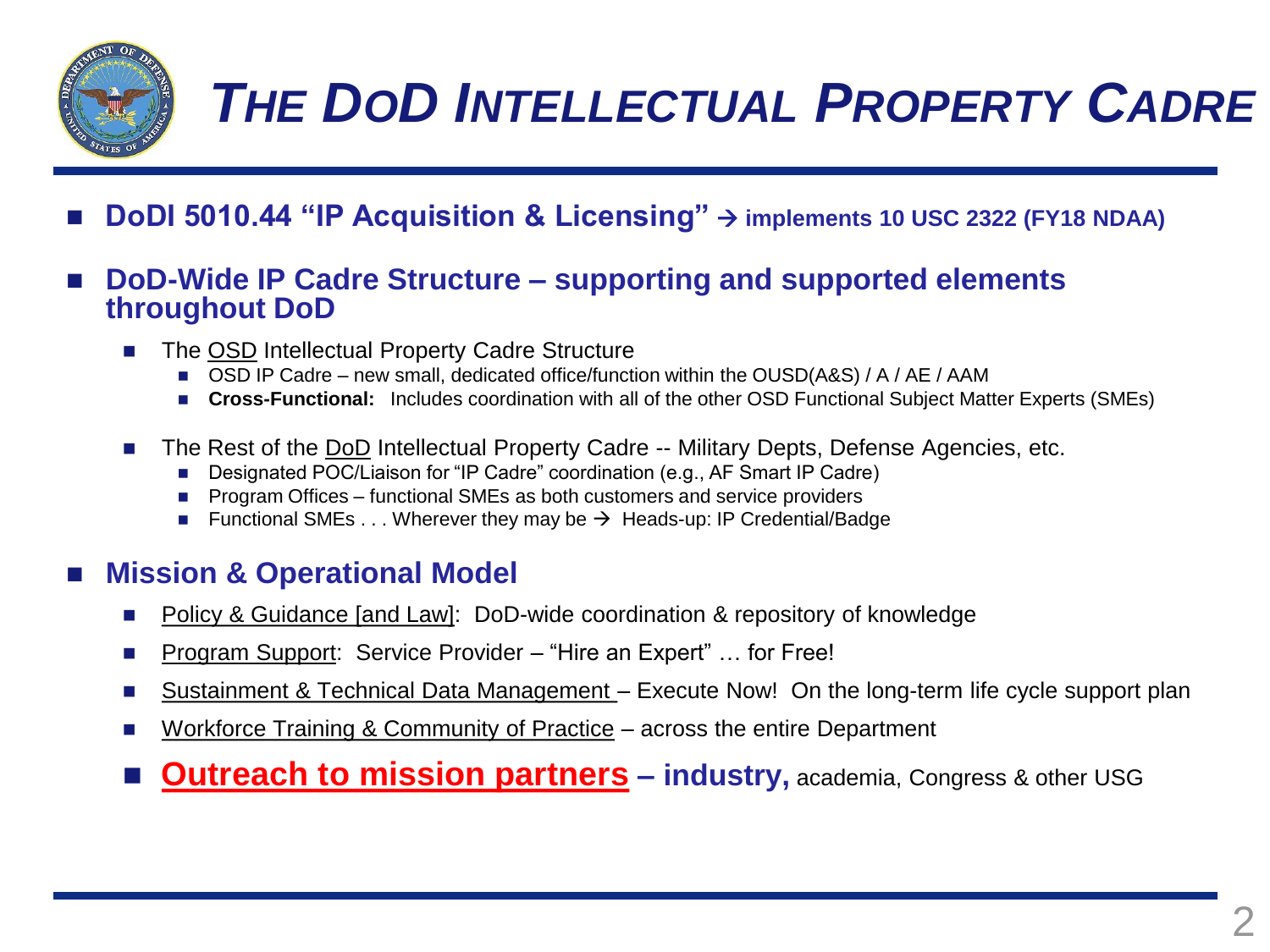

# *DOD INTELLECTUAL PROPERTY IMPLEMENTING POLICY – RELATED TO SYSTEMS ENGINEERING*

#### **Policy:**

• The Department released its first **policy** on IP to support more effective approaches for acquisition and licensing of IP in October 2019 - **DoDI 5010.44**.

### **IP Cadre:**

• A **cadre of IP experts** was established to facilitate the development of a competent and consistent approach across the Department for IP acquisition, licensing, and management.

### **Workforce:**

• DAU is establishing an IP Community of Practice, doing a top-down review and update of IP coverage in existing curriculum, identifying needs for new IP content, and recently published an IP Credential for multiple career fields

#### **Industry Engagement -- DFARS (Statutory) Revisions**:

• Working seven DFARS statutory-revision cases in parallel, including publication of drafts and holding public meetings to allow industry participation in the rule *drafting* stage

#### **IP Evaluation/Valuation Pilots:**

• Coordinating OSD and MILDEP strategic planning for joint pilots to develop and assess mechanisms for IP evaluation, including use of commercial IP valuation models (Sec. 801, FY20 NDAA)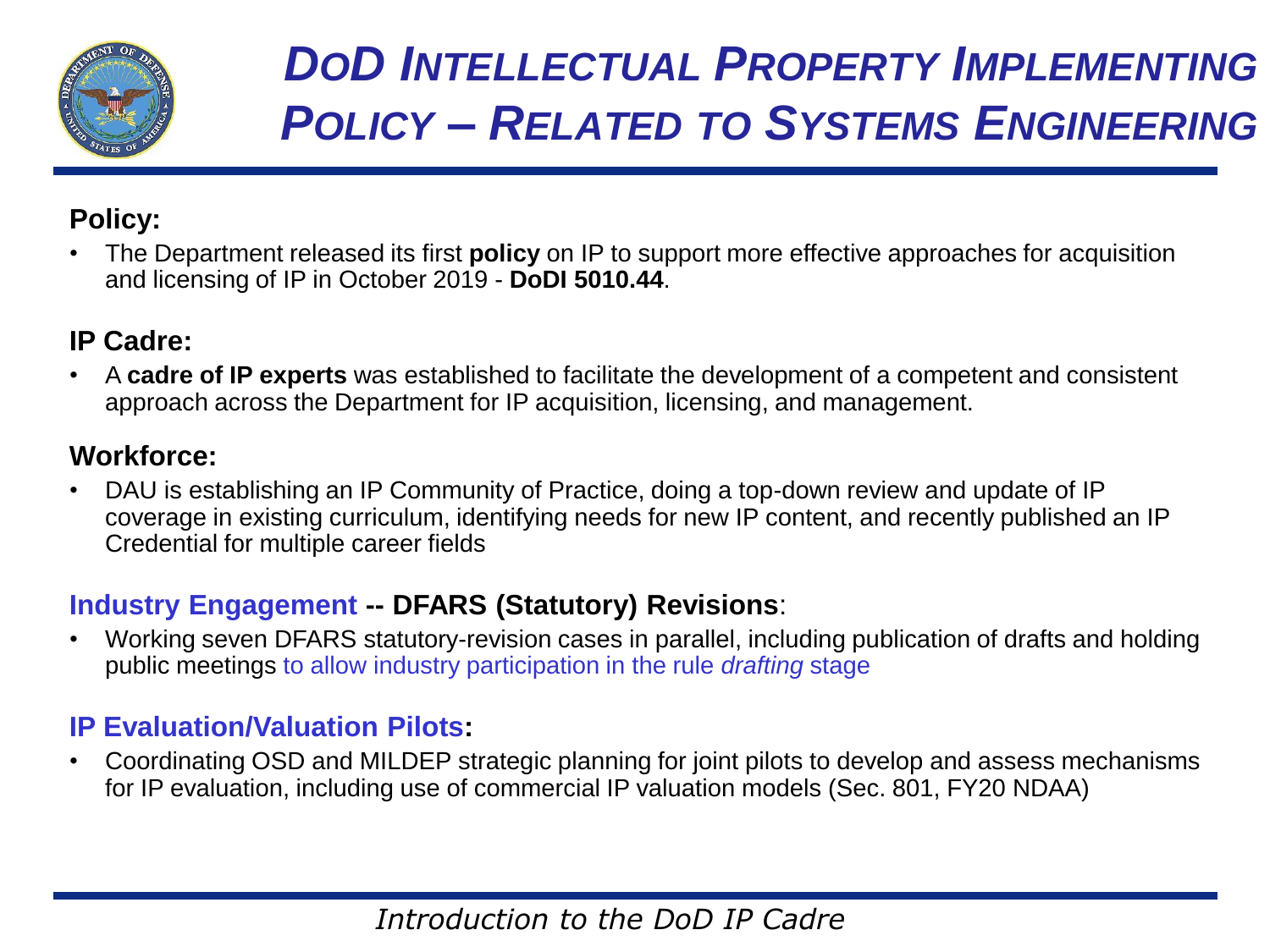

- ◼ **Modular Development & Licensing** → **Modular Open Systems Approaches (MOSA) . . . And if you don't have a crystal ball:** 
	- DoD-Funded Development  $\rightarrow$  Require Delivery Now, unless you have a clear, definitized, reason not to so do (~ business case analysis)
	- Privately-Funded Development  $\rightarrow$  consider priced contract options, escrow, subscriptions or other access-only arrangements (be careful!)
- Communicate and Negotiate with Industry
	- Earlier, more frequently, and more robustly
	- Preferably during competition!!
- Evaluate IP Deliverables and Rights during Source Selection  $\rightarrow$ **And during all sole source negotiations!**
- **Theme: Time is of the Essence!** Government: You snooze, you lose. True story.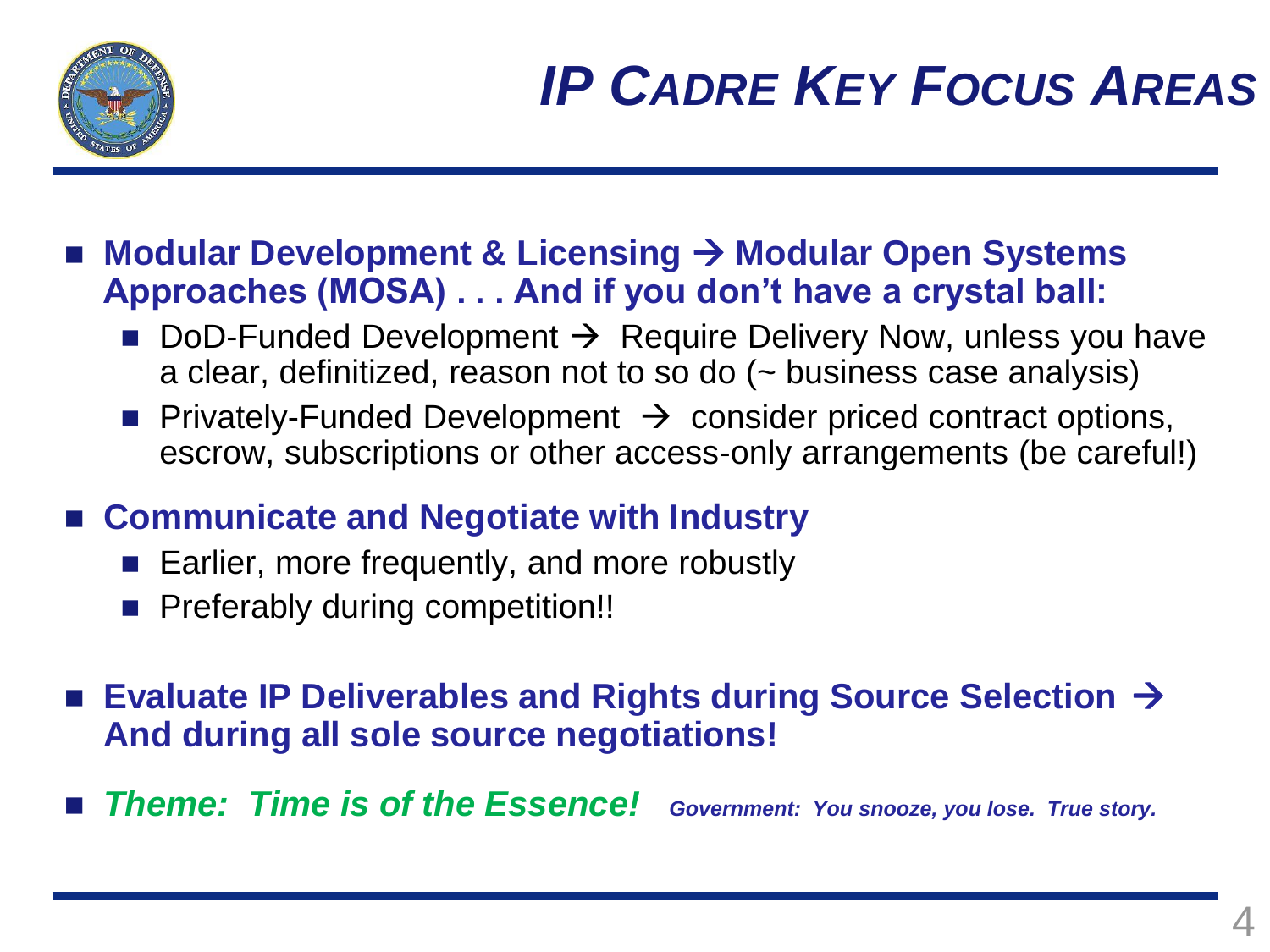

# ■ Technical Enablers: System Engineering

- Functional & operational Architecture & Modularity
- Digital Data Artifacts: Tech Data, Software design

## **Work Breakdown Structure**

# **Business & Legal Enablers: Intellectual Property**

- Investment in technology development
- Return on Investment: through exclusive IP rights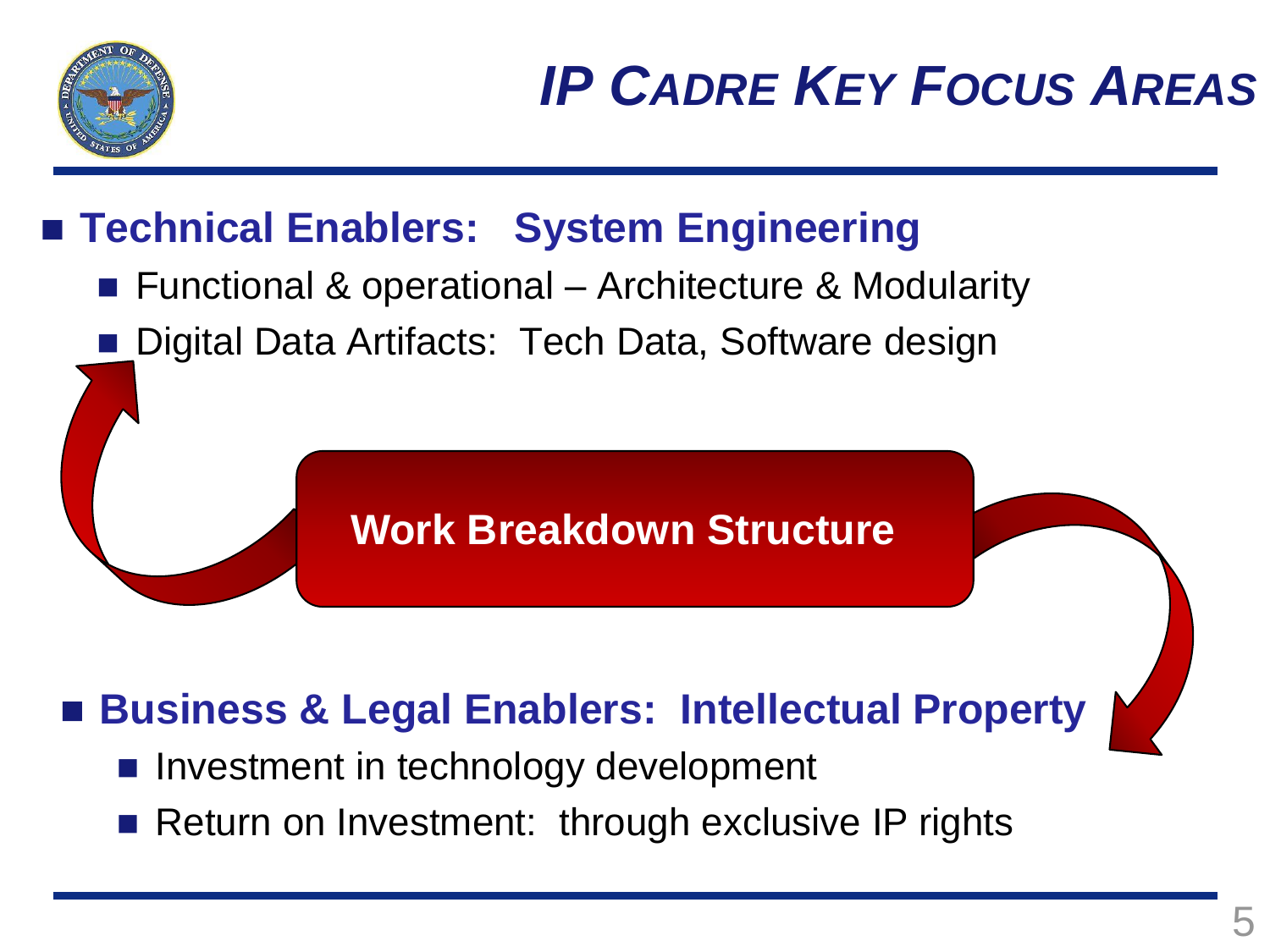

# *OVERVIEW: SEC. 801 PILOTS ON IP EVALUATION & VALUATION*

- ◼ **Sec. 801 of the FY 2020 NDAA – within 180 days . . .**
- OSD & MILDEPs joint pilot program to assess IP Evaluation techniques & **commercial valuation methods' benefits on**‐‐
	- IP Strategies
	- Management of IP costs throughout lifecycle,
	- Use of commercial & nondevelopmental tech, vice new dev't for USG.

### ■ Specific activities authorized–

- Establish a Team of experts (incl. IP Cadre) to make recommendations
- Assessment of:
	- commercial valuation methods;
	- agency-level oversight;
	- contracting mechanisms;
	- Acquisition planning for IP/rights for life-cycle (sustainment)
- ◼ **Industry engagement on IP requirements, strategies, valuation methods**

### ◼ **Joint Report to Congress: Annually through 2023**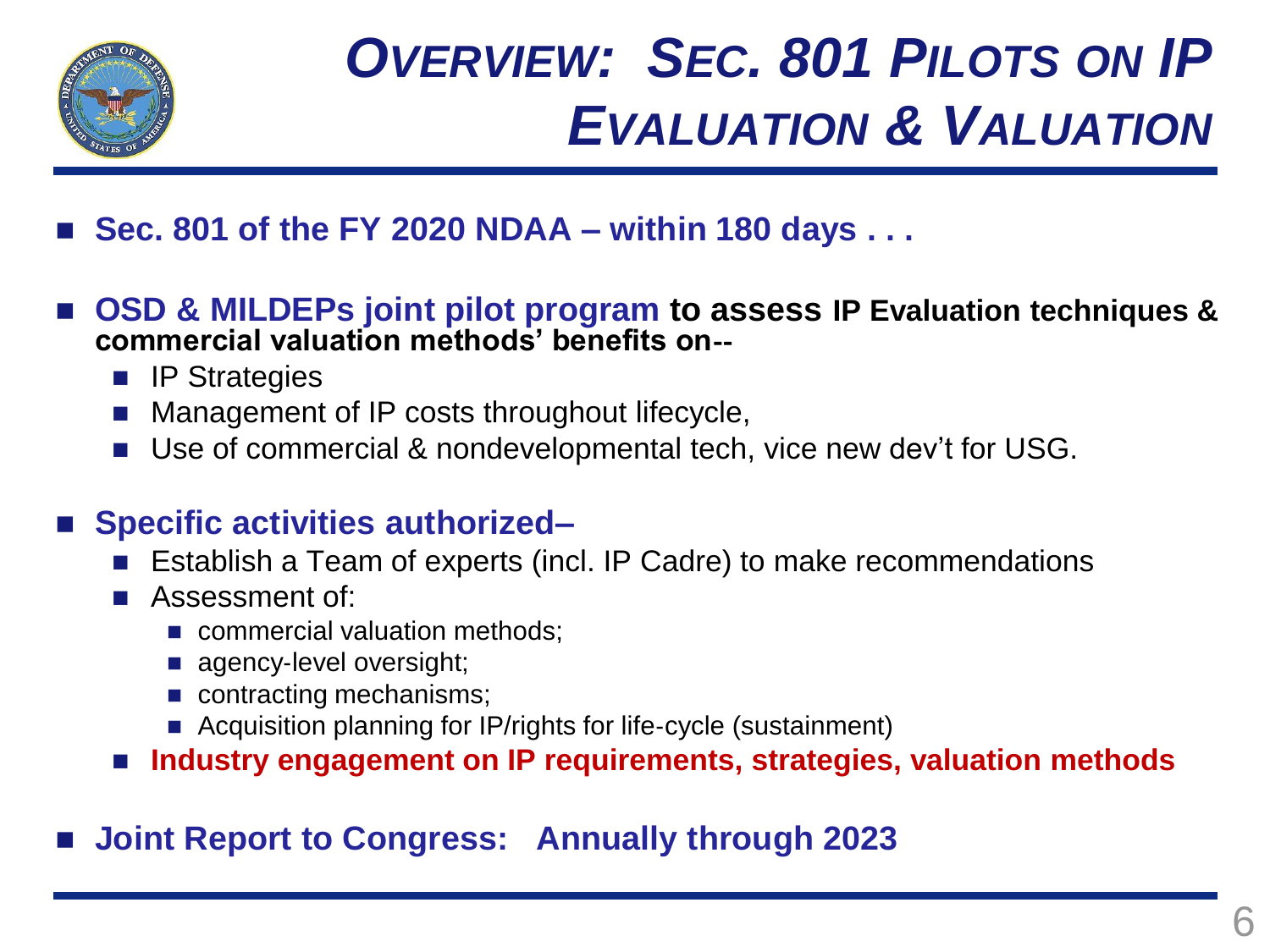

# *HOW CAN WE BENEFIT FROM NDIA SE DIVISION ASSISTANCE?*

- Utilize NDIA to help engage with Industry partners earlier, more frequently, and more **robustly. Establish open lines of communication between DoD and Industry to better understand:**
	- ◼ **DoD's and Industry's greatest IP issues and challenges**
	- If joint resolution and/or technical solutions, esp WRT MOSA exist
	- Common ground **i.e., Shared IP goals and objectives**

#### **And address:**

- ◼ **MOSA implementation WRT IP/Data rights**
- ◼ **Industry perspective – innovation in Technical Data Delivery/access in a commercial Digital Engineering environment**
- ◼ **Possible "Workshop" in 2021 to identify and discuss these issues?**
	- Consider a panel, coincidental workshop, or other form of piggyback or teaming with the **annual "AIA/NDIA Technical Data Rights Forum"**
	- Consider an IP/[MB]SE/DE/MOSA-focused panel or similar at any (all?) of your "usual **suspect" SE forums/events**
- **Bring to NDIA new SE-related IP Acquisition guidance for comment and perspective** 
	- Note: This includes the ongoing DFARS data rights update cases!

*EARLY & consistent effot to identify IP problems + working together to resolve → a mutually beneficial IP environment, allowing for robust competition and business opportunities*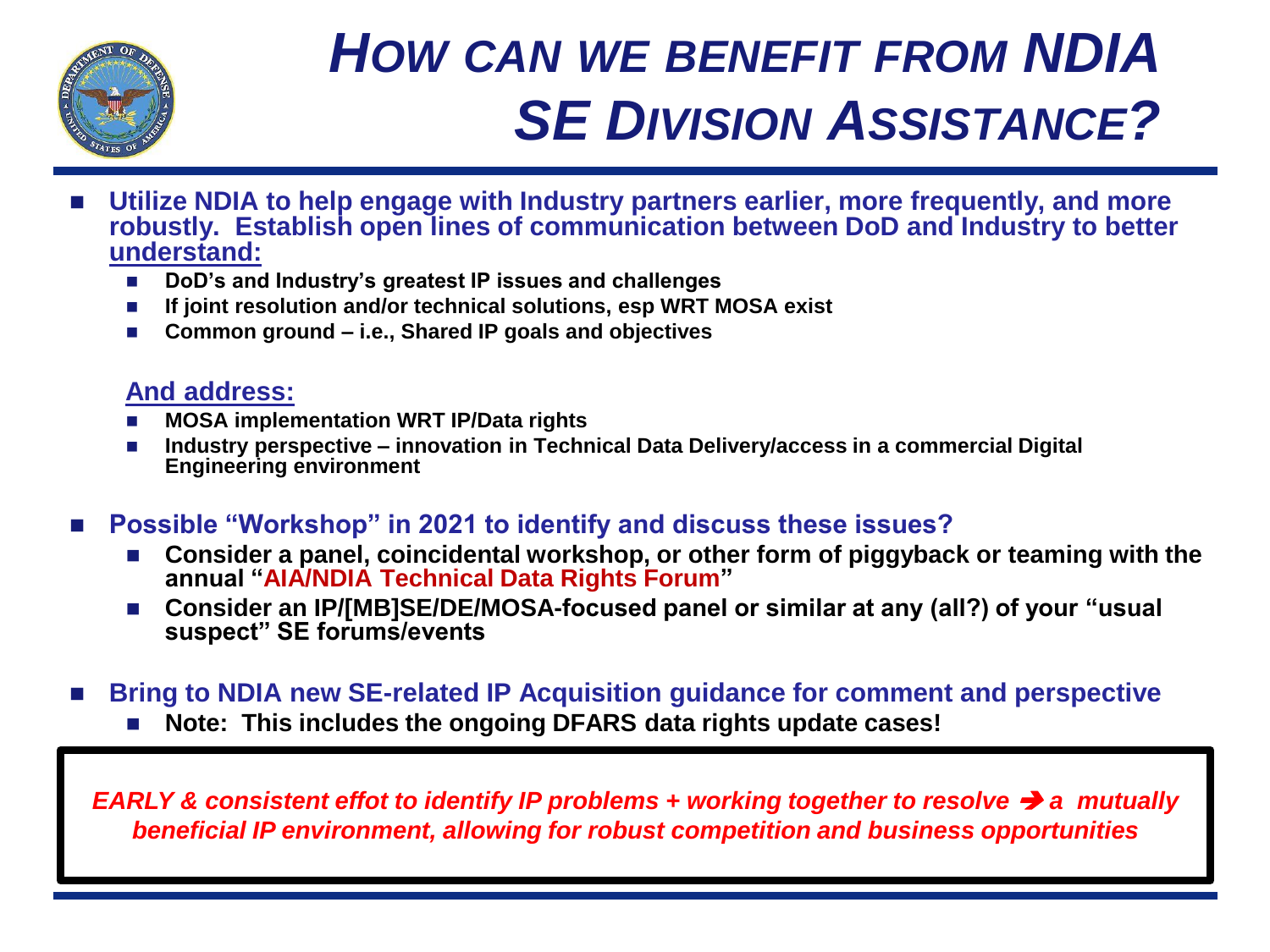

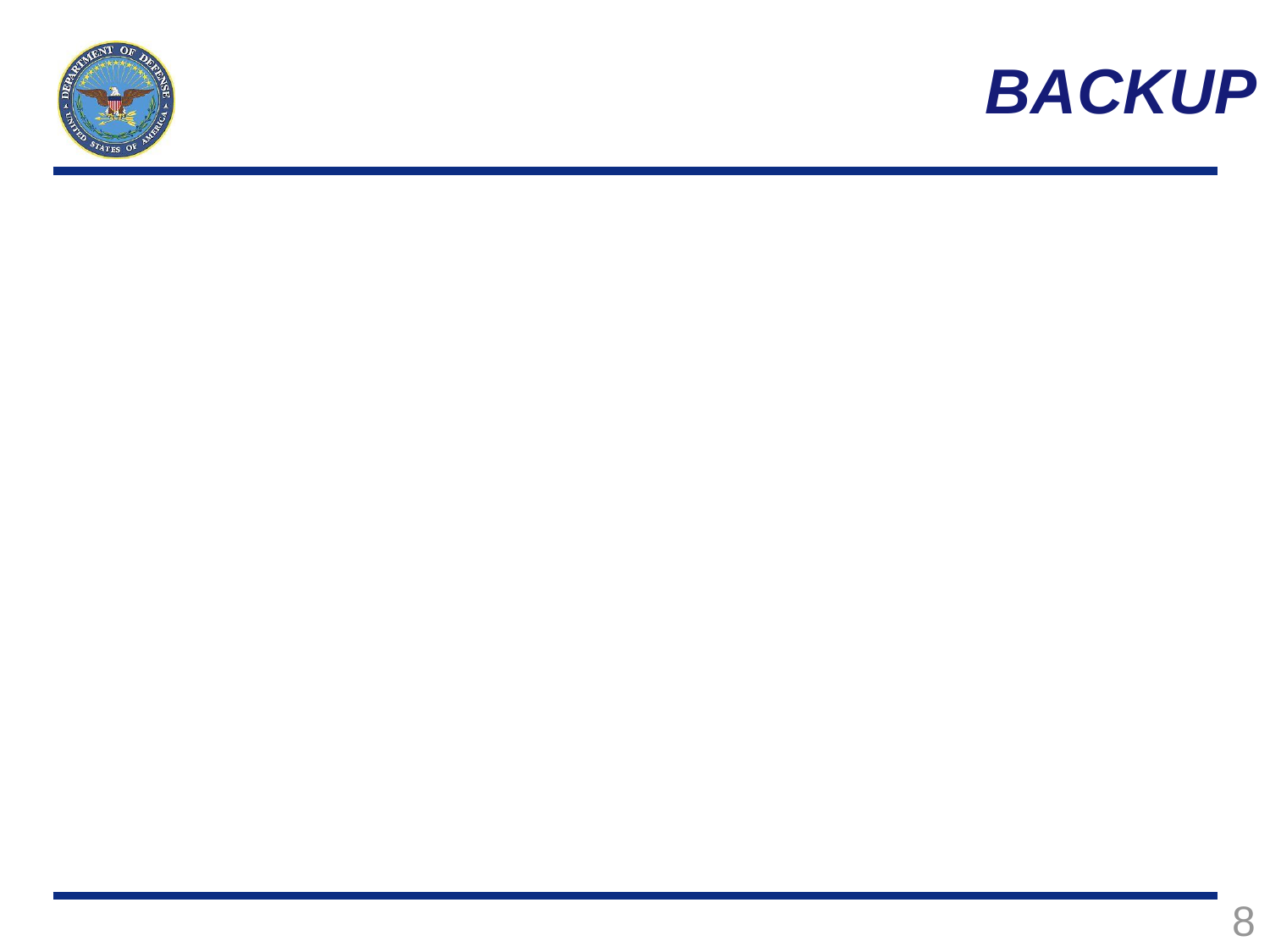

### *THE SECTION 838 REPORT TO CONGRESS --*



- "Intellectual Property Policy **and the Cadre of IP Experts"**
	- Required by Sec. 838 of the **NDAA for FY 2020**
	- Available at the DAU IP & **Data Rights Community of Practice (CoP) site**
		- ◼ **Check out the IP Cadre sub-page!**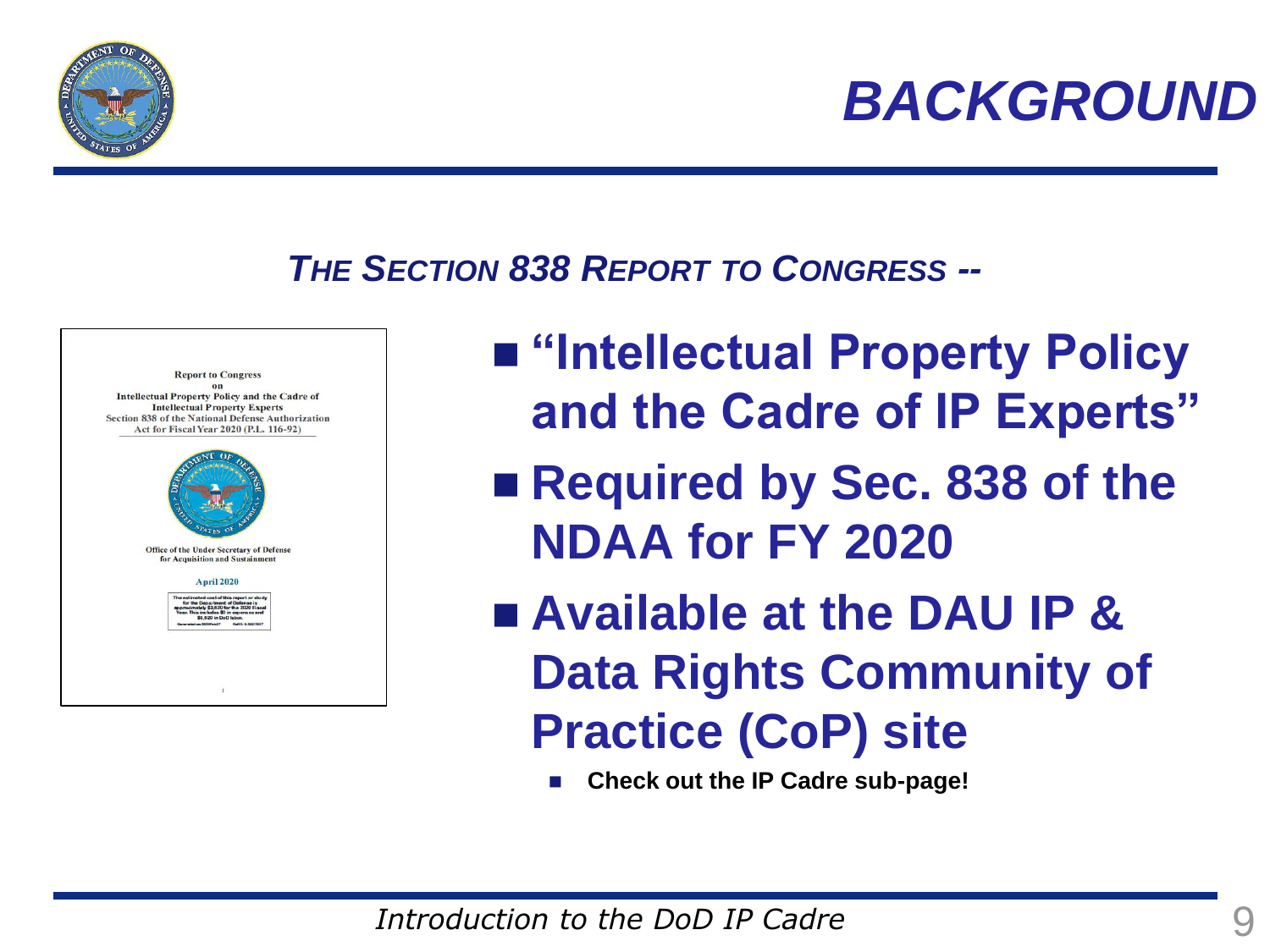

### **TABLE OF CONTENTS**

- **1. Introduction**
- **2. The IP Policy Required by 10 U.S.C. 2322(a)**
- **3. Intellectual Property Cadre--Membership**
- **4. Intellectual Property Cadre--Leadership Structure and Management**
- **5. Activities Performed in the Previous Year**
	- 5.1 DoD-level Policy, Guidance, and Education

5.2 Revision of the IP Coverage in Acquisition Regulations With Enhanced Industry Engagement.

5.3 Specific Actions within the Military Departments

### **6. On the Horizon: The Sec. 801 Pilots on IP Evaluation & Valuation Methods**

**7. Enclosures. . . [cont'd** → **next slide]**